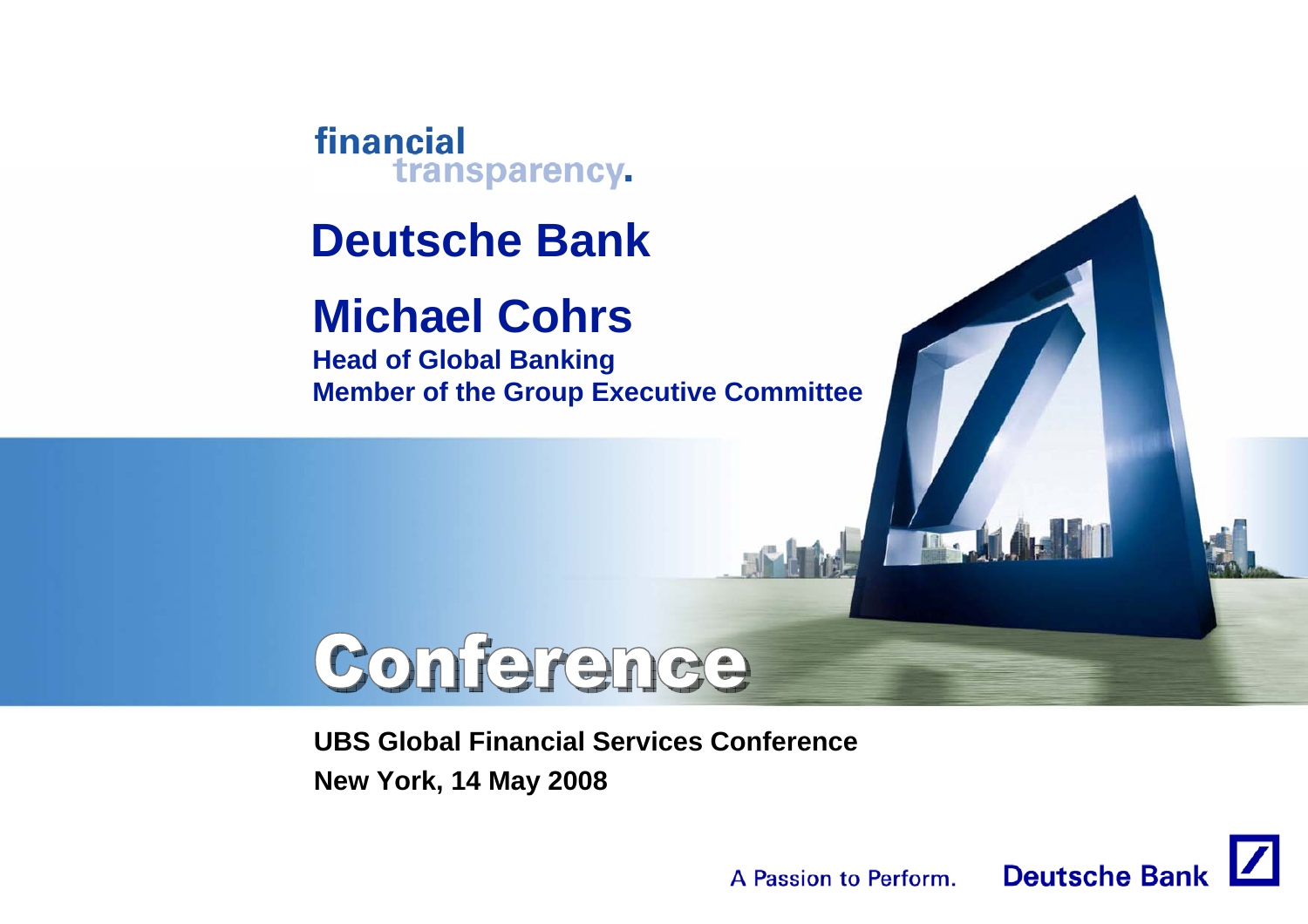



#### **Agenda**



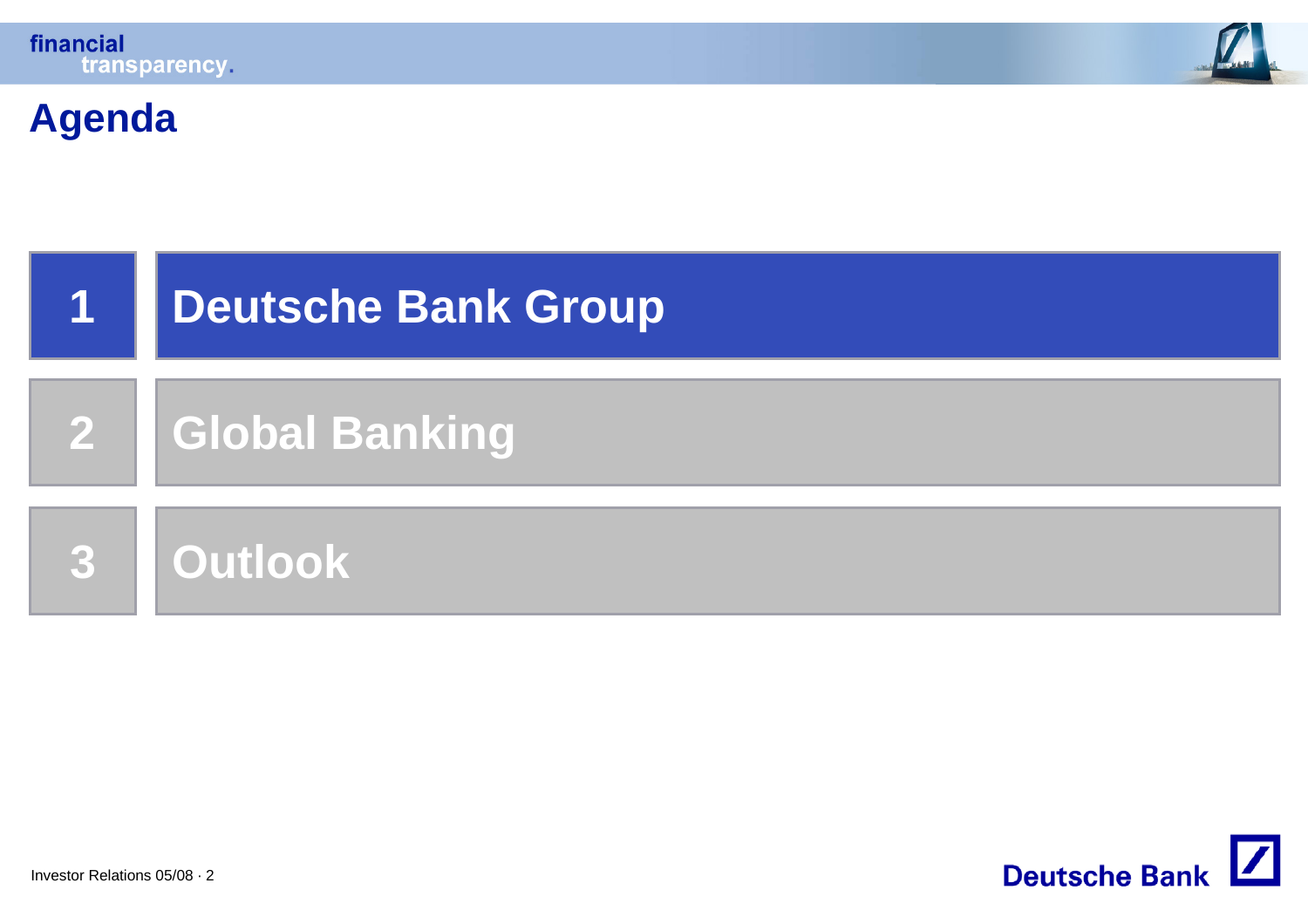



**Deutsche Bank** 

#### **Deutsche Bank has delivered five years of continued profit growth …**

In EUR bn



Investor Relations 05/08 · 3Note: 2003 – 2005 based on US GAAP; 2006 onwards based on IFRS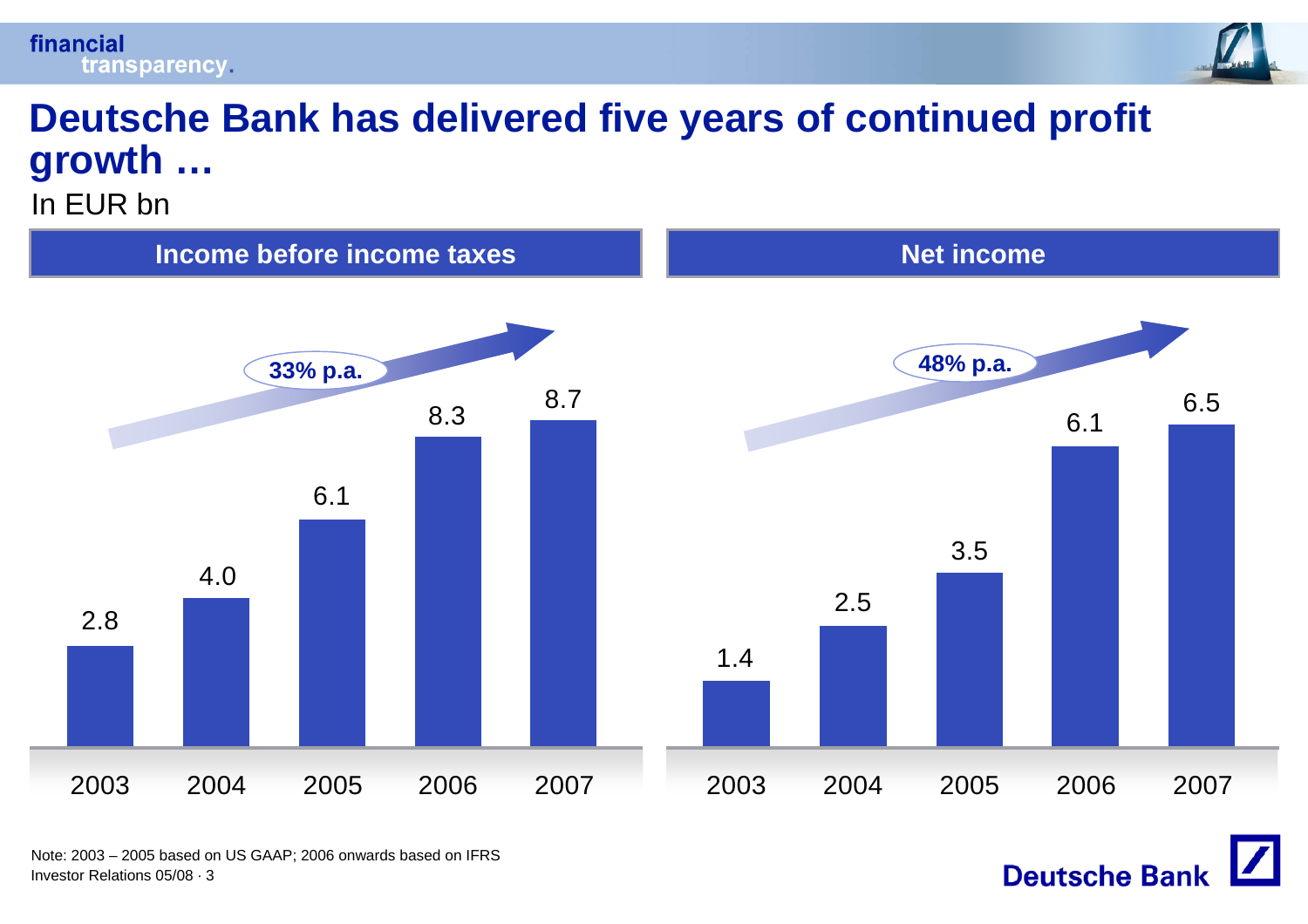



#### **… and outperformed against key targets**

Target definition Reported



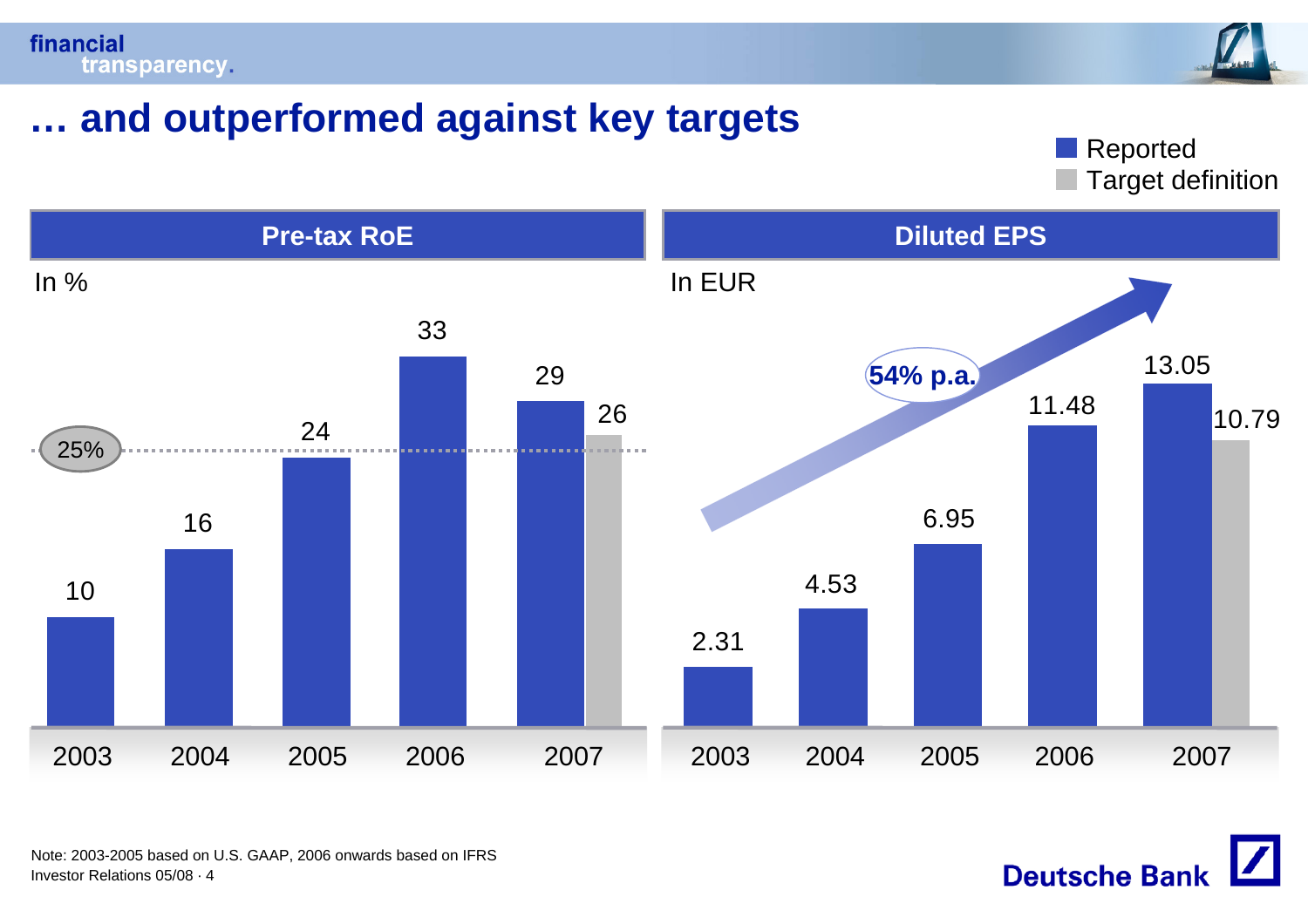



#### **Delivery to shareholders is key**



# 7.3**14.6**7.2**Dividend per share Cash returned to shareholders** In EUR bn **Share retirements Dividends(2)**

2003 - 2007



(1) Recommended

(2) For 2007 incl. recommended dividend (incl. dividend on own shares) of EUR 2.4 bn Note: Figures may not add up due to rounding differences

Investor Relations 05/08 · 5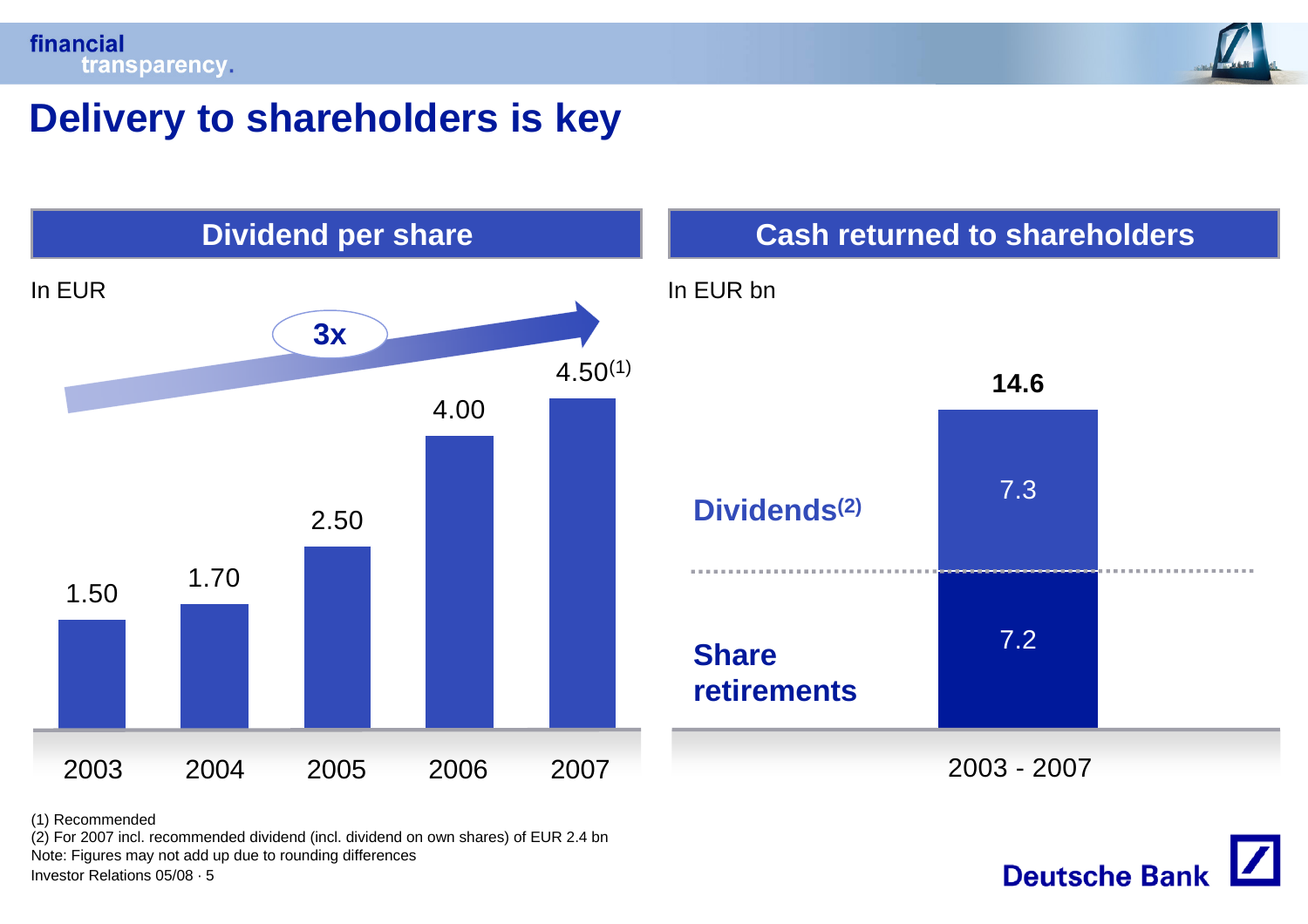

#### **1Q2008: Pre-tax profit by segment**

Income before income taxes, in EUR m

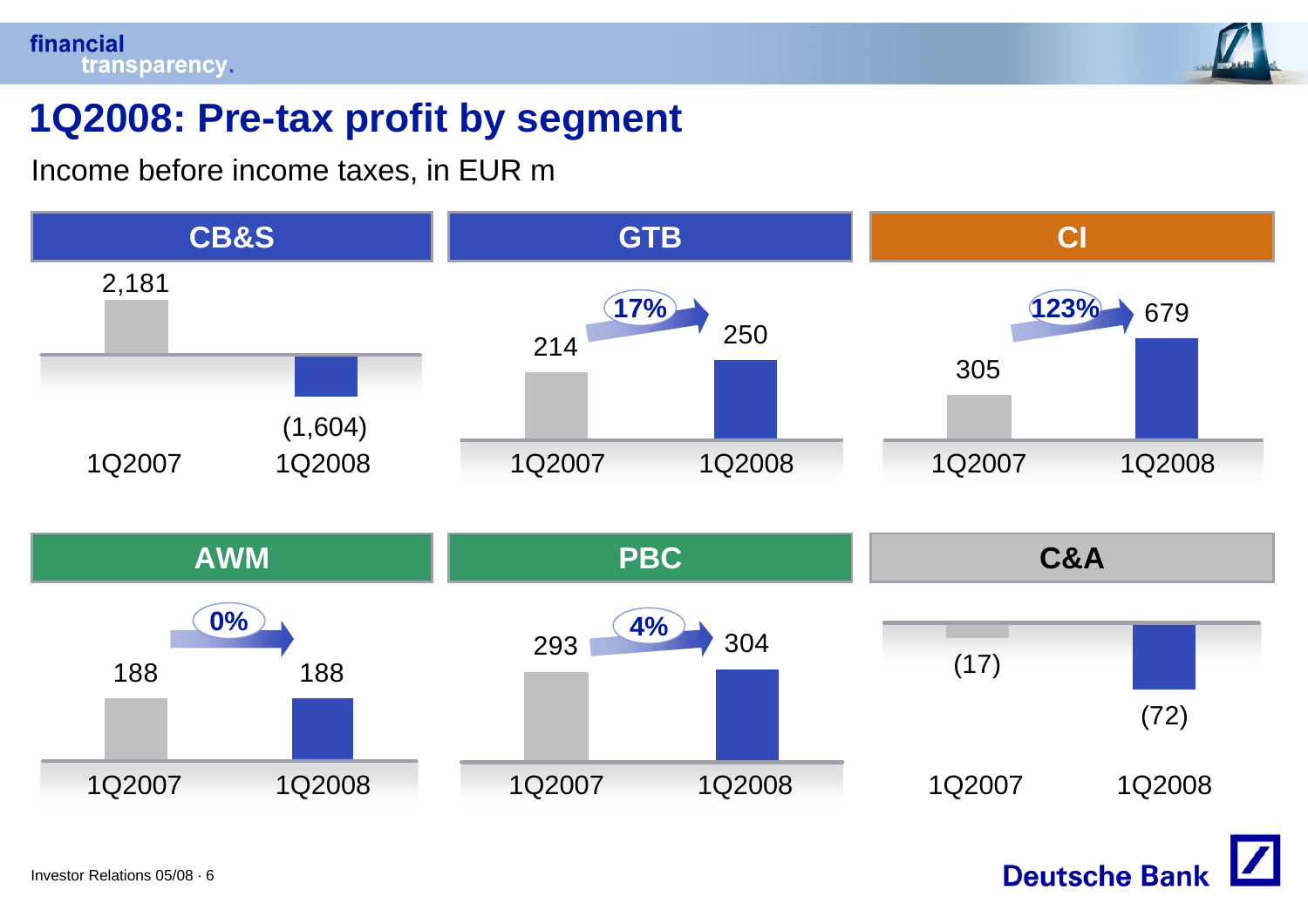



#### **Relatively robust profitability through the downturn …**

Aggregate IBIT, 3Q2007/4Q2007/1Q2008, reported, in EUR bn



Investor Relations 05/08 · 7Note: For peers IBIT reflects IBIT attributable to the shareholders of the parent

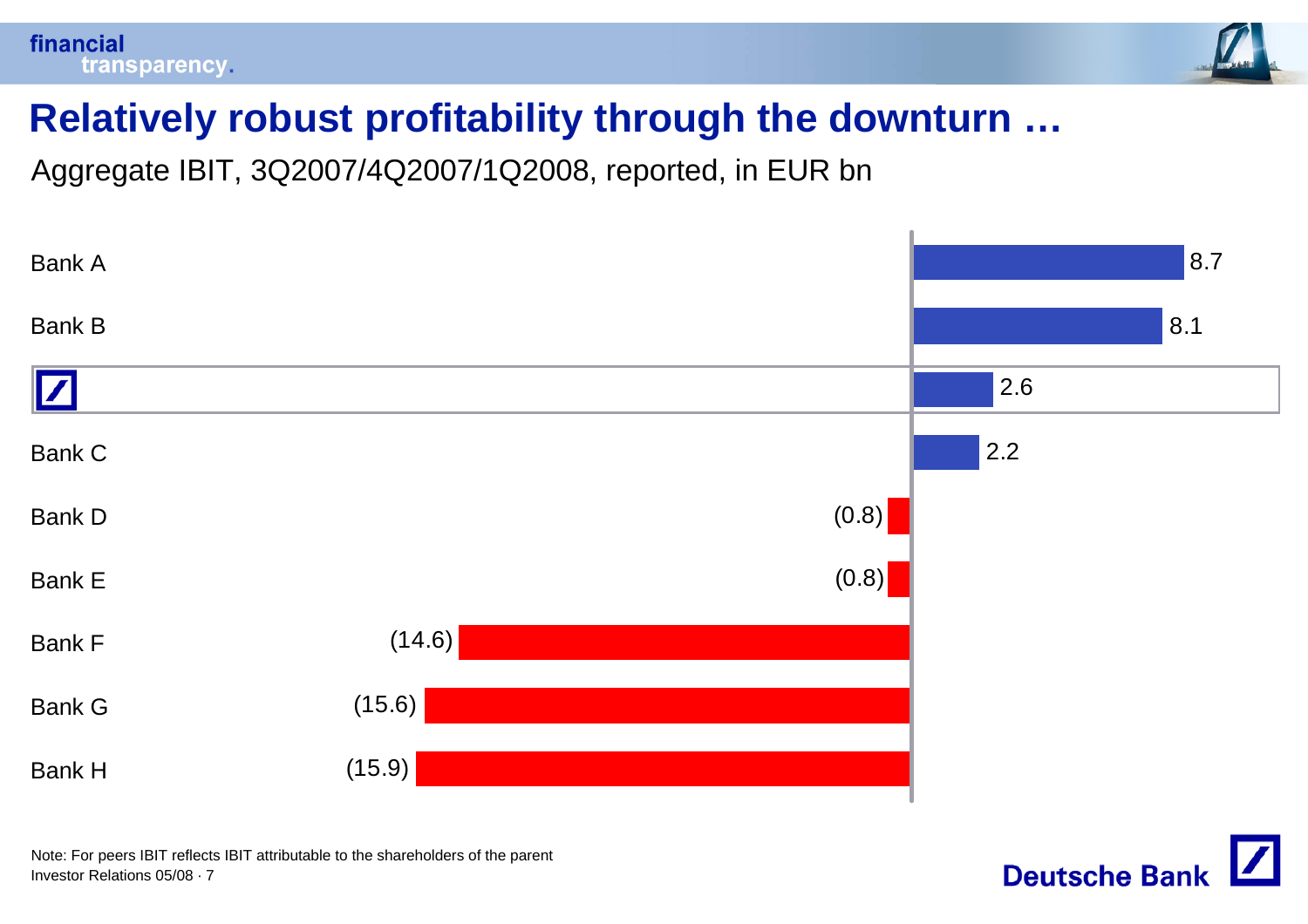

### **… and the more so, when compared on a 'like-for-like' basis**

Aggregate IBIT, 3Q2007/4Q2007/1Q2008, adjusted for FV on own debt, in EUR bn



Note: Based on FY2007 and 1Q2008 fair value gains on own debt and fair value gains on Mandatory Convertible Notes; for peers IBIT reflects IBIT attributable to the shareholders of the parent **Deutsche Bank** Investor Relations 05/08 · 8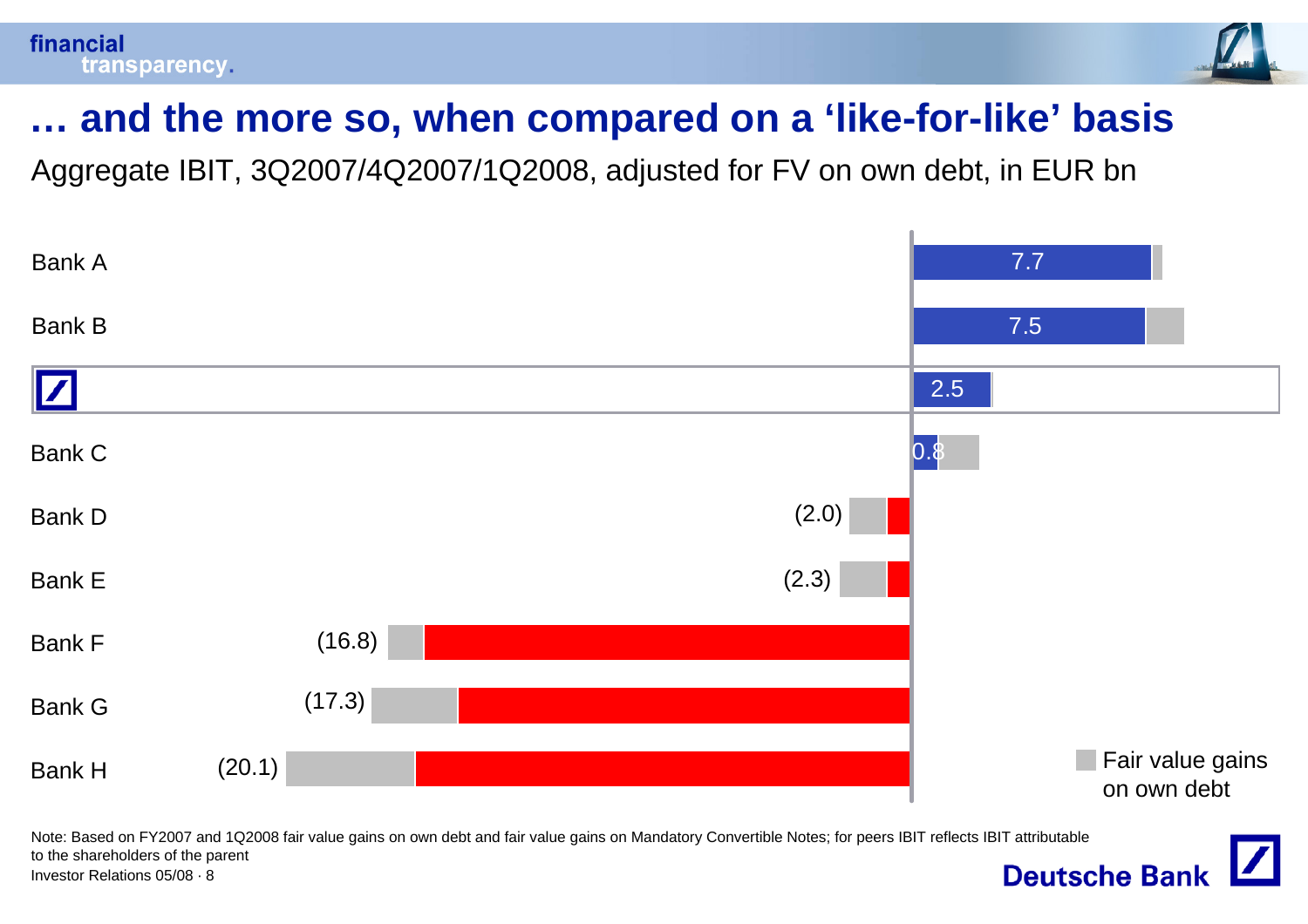financial transparency.



**Deutsche Bank** 

#### **Solid capital base with a Tier I ratio of 9.2%**

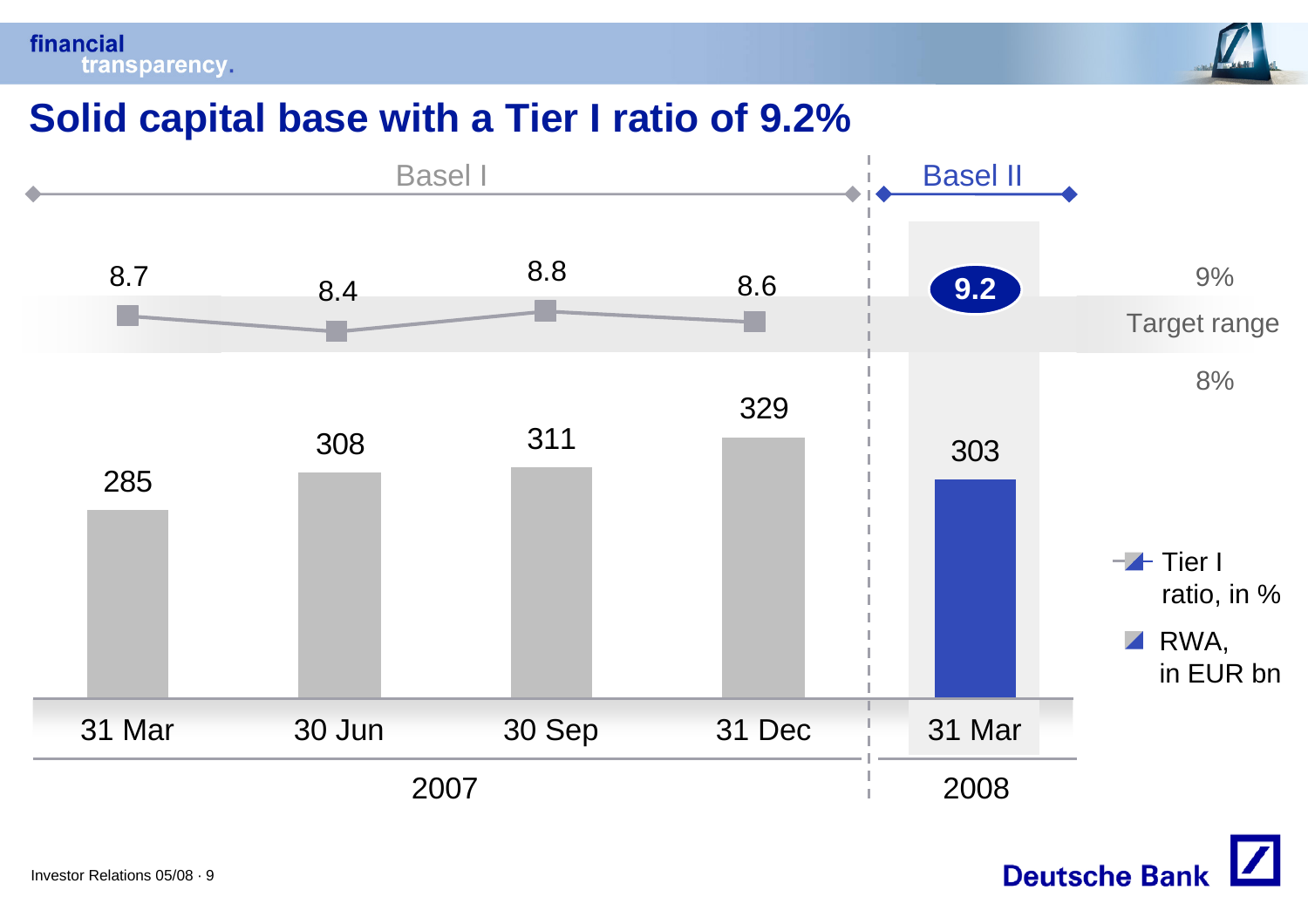#### financial transparency.



**1,378**

**298**



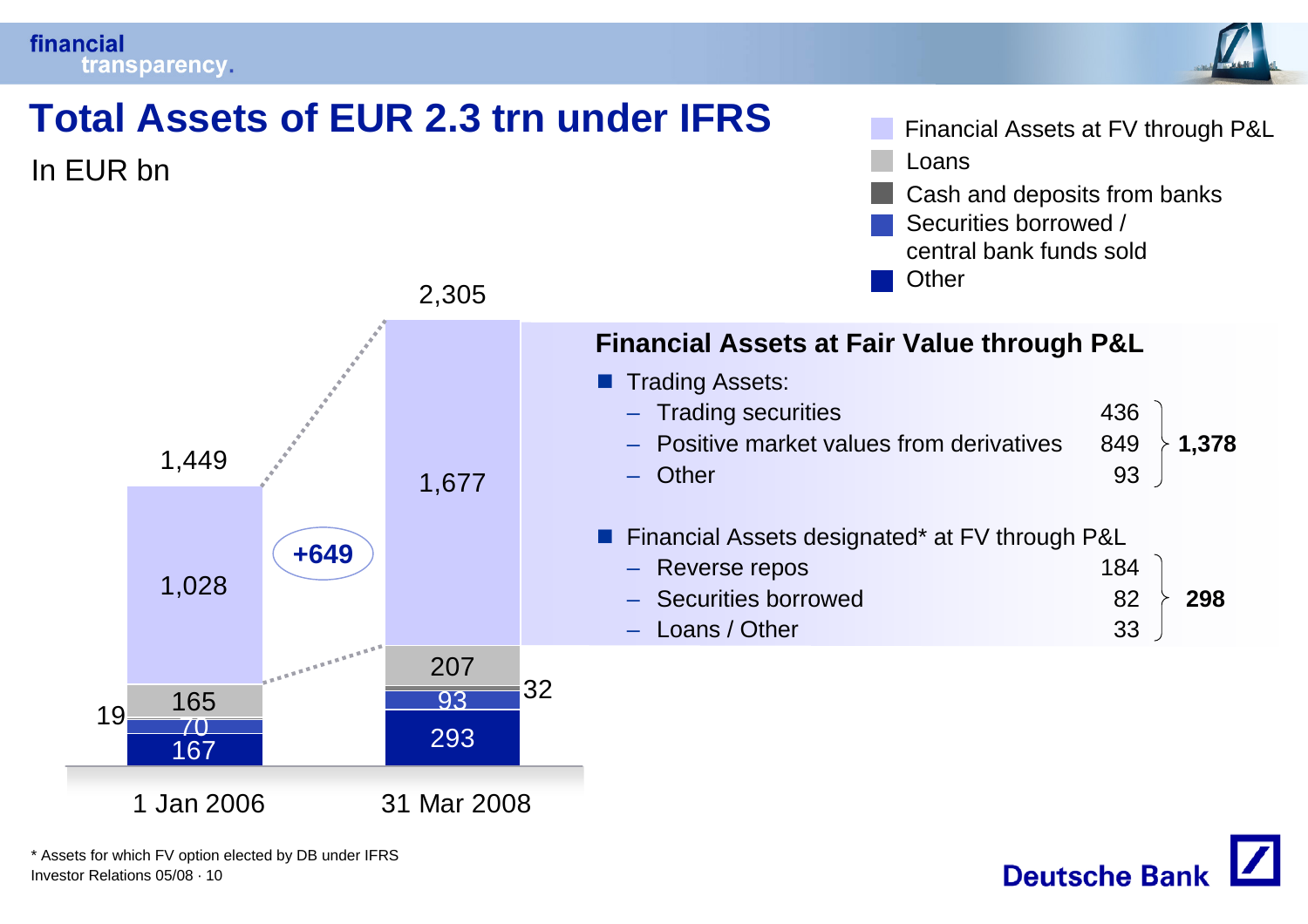



### **Financial Assets at Fair Value through P&L: Breakdown**

31 March 2008, in EUR bn

|    | 1,677 |                                                 | Market risk reflected in VaR / Economic Capital                                                                                                                                           |
|----|-------|-------------------------------------------------|-------------------------------------------------------------------------------------------------------------------------------------------------------------------------------------------|
|    | 436   | <b>Trading securities</b>                       | ■ 95% level 1 and 2                                                                                                                                                                       |
|    | 93    | Other trading assets                            | ■ Includes Leveraged Finance, CRE                                                                                                                                                         |
|    | 849   | Positive market<br>values from<br>derivatives   | ■ Trading liabilities of EUR 838 bn<br>■ Majority subject of master netting agreements<br>Significant amount is collateralized<br>Other items generally monitored, within approved limits |
| 33 | 266   | Reverse repos /<br>securities borrowed<br>Other | Generally supported by high-quality, liquid assets<br>Subject to margin calls                                                                                                             |

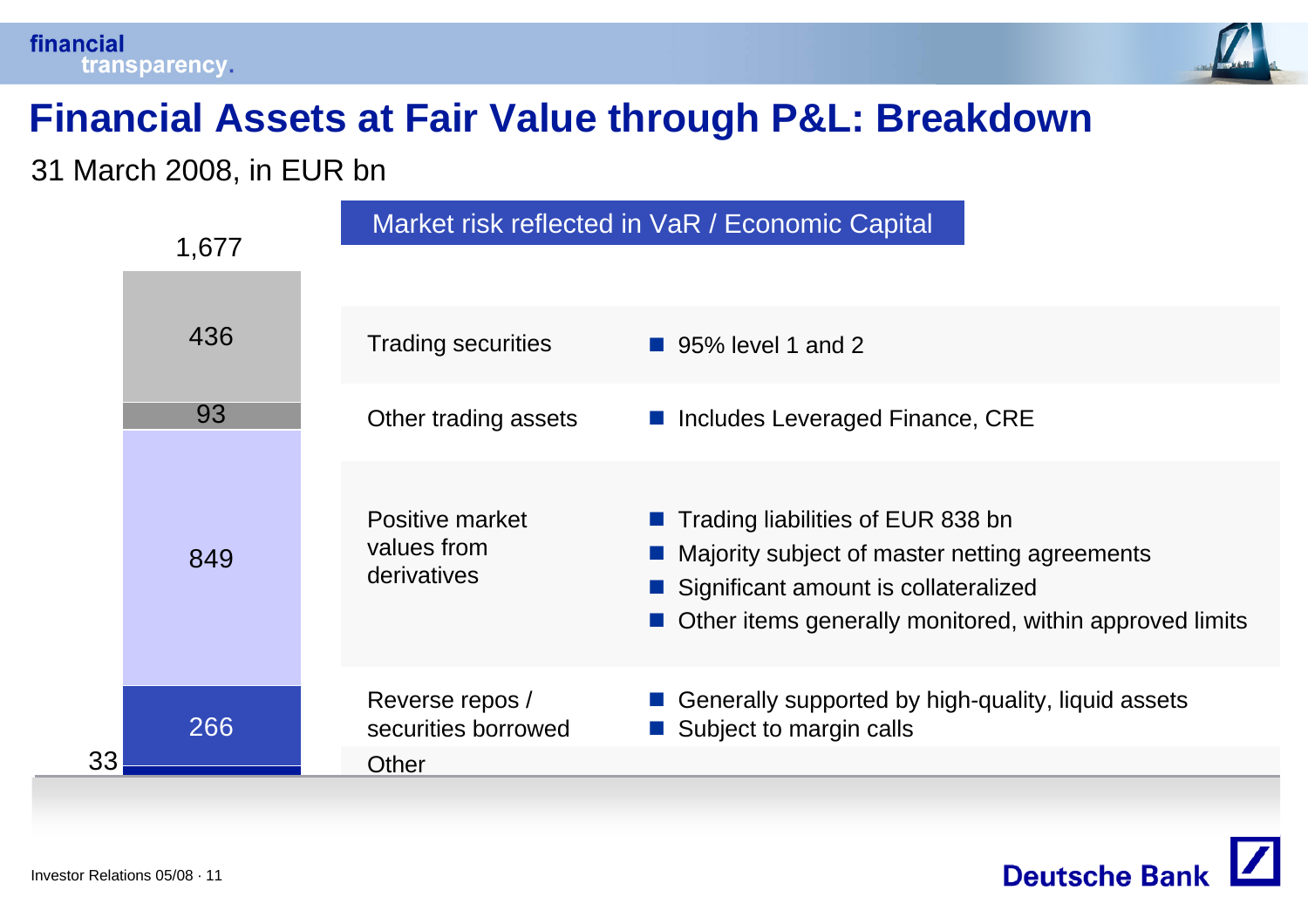



#### **Unsecured funding base has grown, in quality and quantity**

Unsecured funding by source, in EUR bn

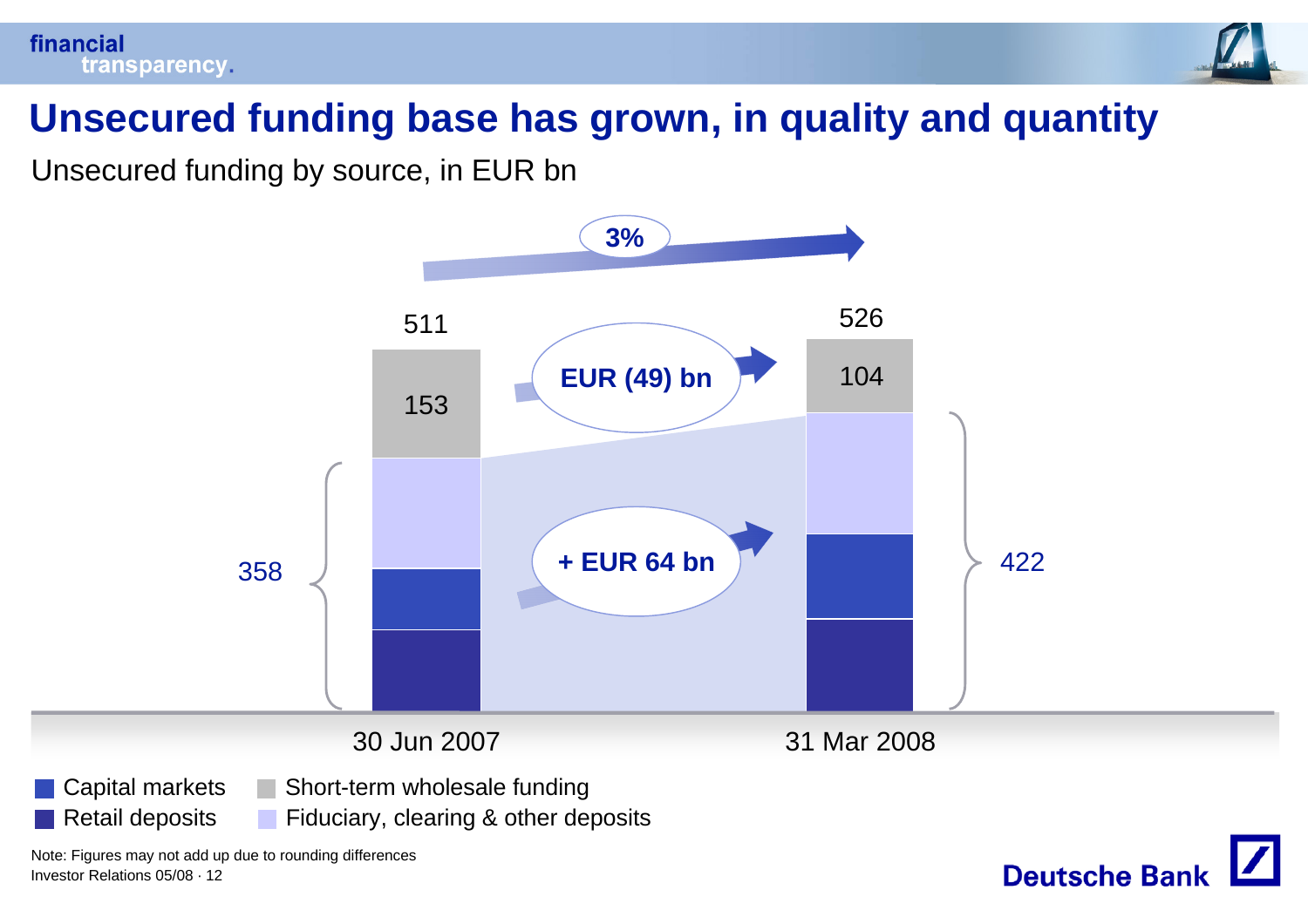



**Deutsche Bank** 

#### **A funding cost advantage for Deutsche Bank**

5-year senior CDS, in bps

1 July 2007 30 April 2008



Note: Goldman Sachs, Merrill Lynch, Lehman Brothers based on 24 April 2008 Source: Bloomberg

Investor Relations 05/08 · 13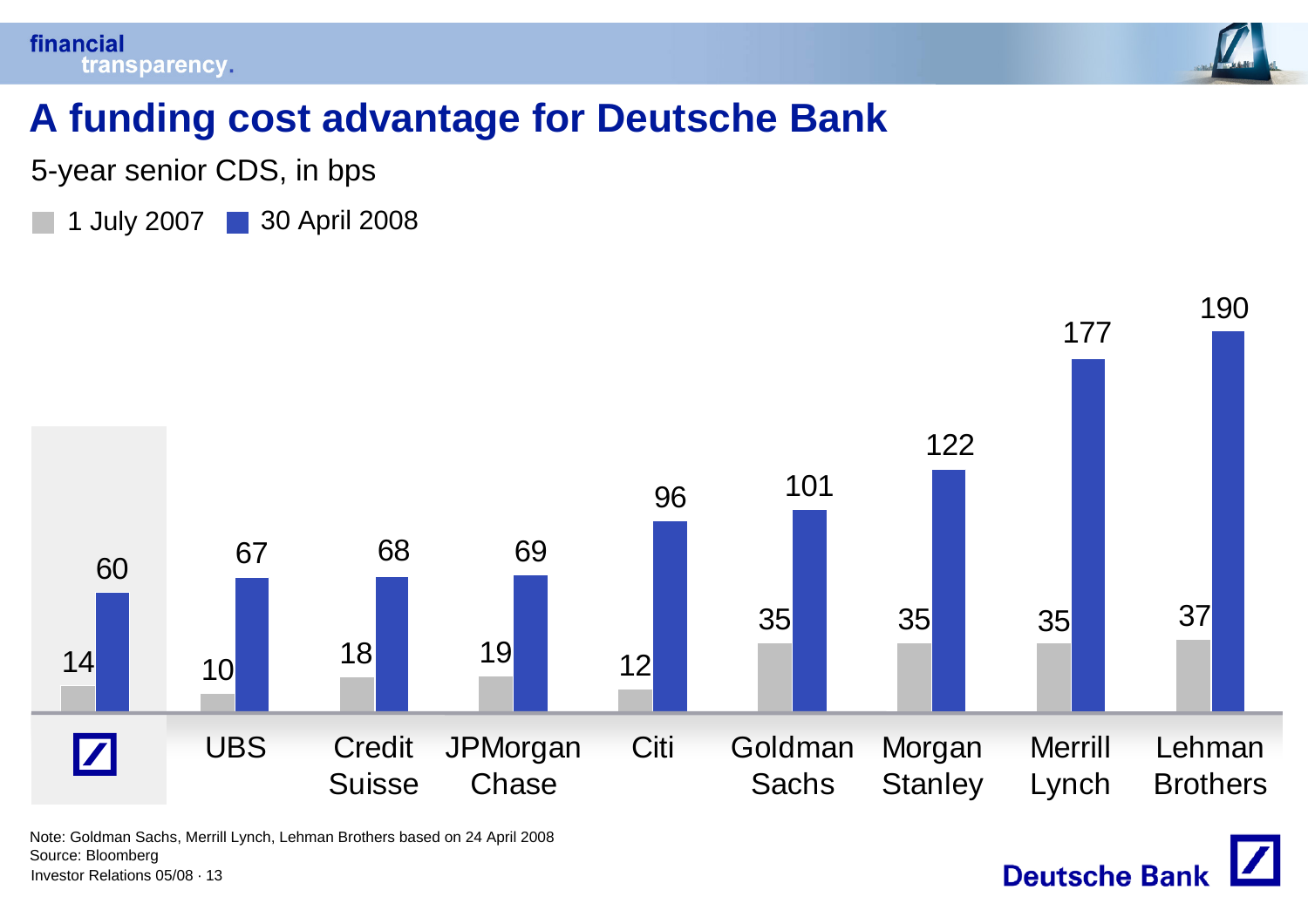



#### **Agenda**



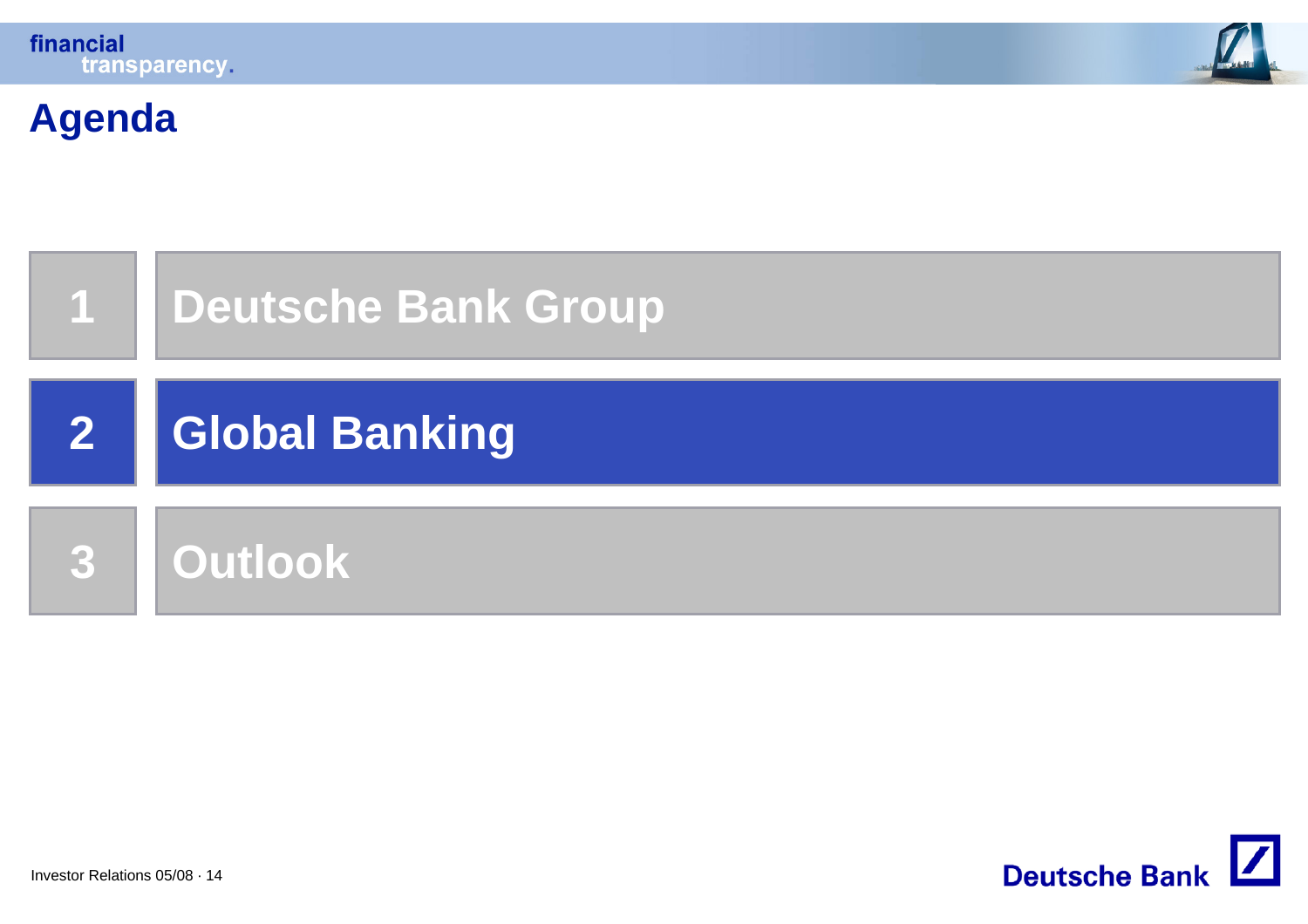

#### **Corporate Finance has well diversified revenues by region and by product**

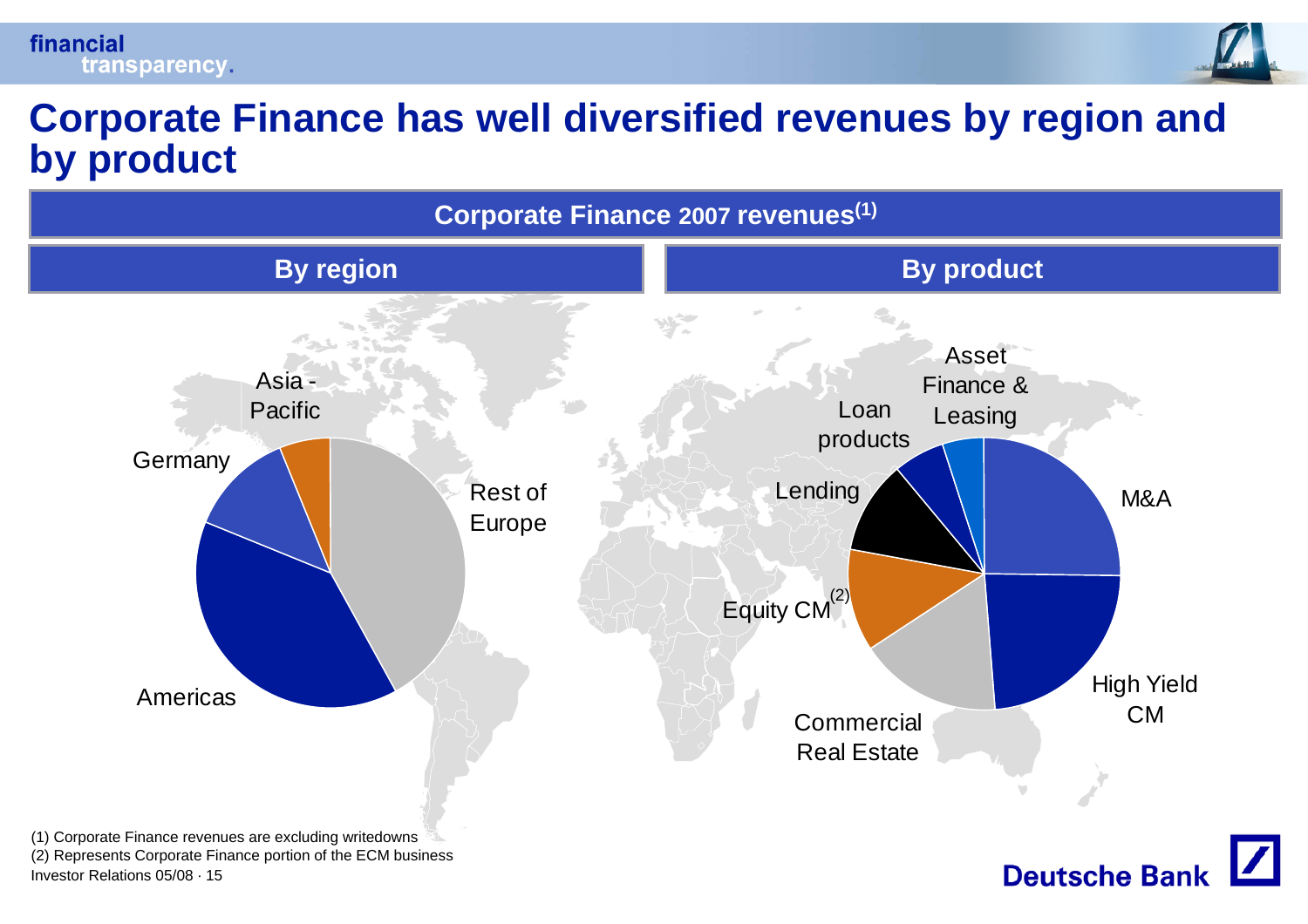

#### **Despite market conditions, we maintain our leadership position in Europe in Corporate Finance**

**Corporate Finance – market share and rank 2004 – 2007**



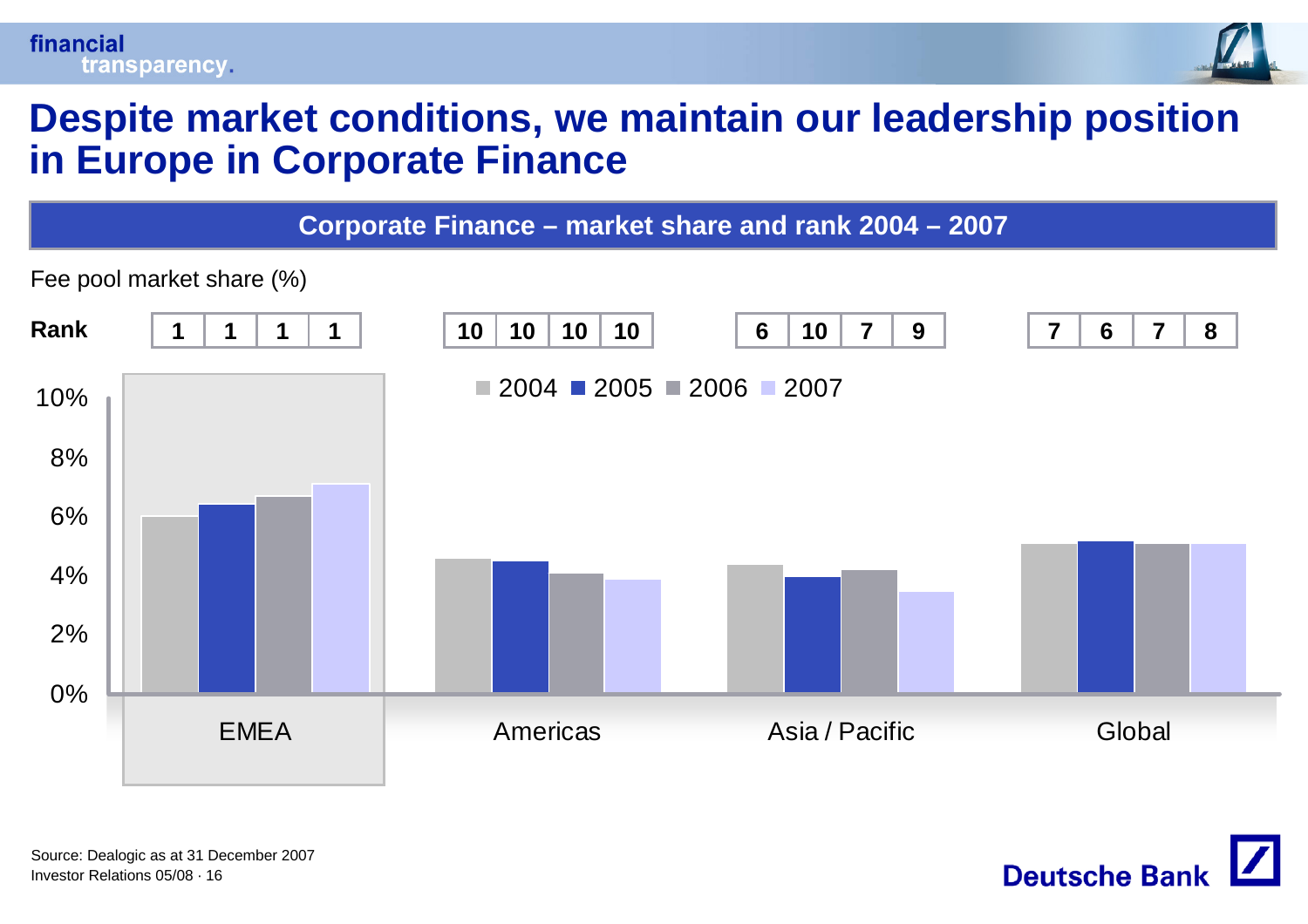

#### **We continue to maintain leadership positions in growing markets**

# **Region CF rank** Russia 1CIS and the contract of the contract of the contract of the contract of the contract of the contract of the contract of the contract of the contract of the contract of the contract of the contract of the contract of the co MFNA 2 Asia Pacific 6(ex-Japan) Americas 10

#### **Leadership in key markets Deutsche Bank's landmark deals**

- Rio Tinto's \$44bn acquisition of Alcan (largest transaction ever in metals and mining sector)
- Lyondell Chemicals Company's \$19bn sale to Basell AF (largest M&A transaction ever in global chemicals sector)
- Marathon Oil's \$6bn acquisition of Western Oil Sands
- Tata Steel's \$12.2bn acquisition of Corus
- **VTB's \$8.0bn IPO in Russia**
- Joint lead manager for \$4.3bn rights offering for State Bank of India (largest rights offering in India ever)
- Dubai Ports \$4.2bn IPO
- **DLF's \$2.25bn IPO in India**
- P. Alibaba.com's \$1.7bn IPO in HK
- Eurasian Natural Resources Corporation £1.4bn IPO (pre-green shoe) on LSE (the largest IPO in the UK in 2007, largest ever IPO in the European metals and mining sector)

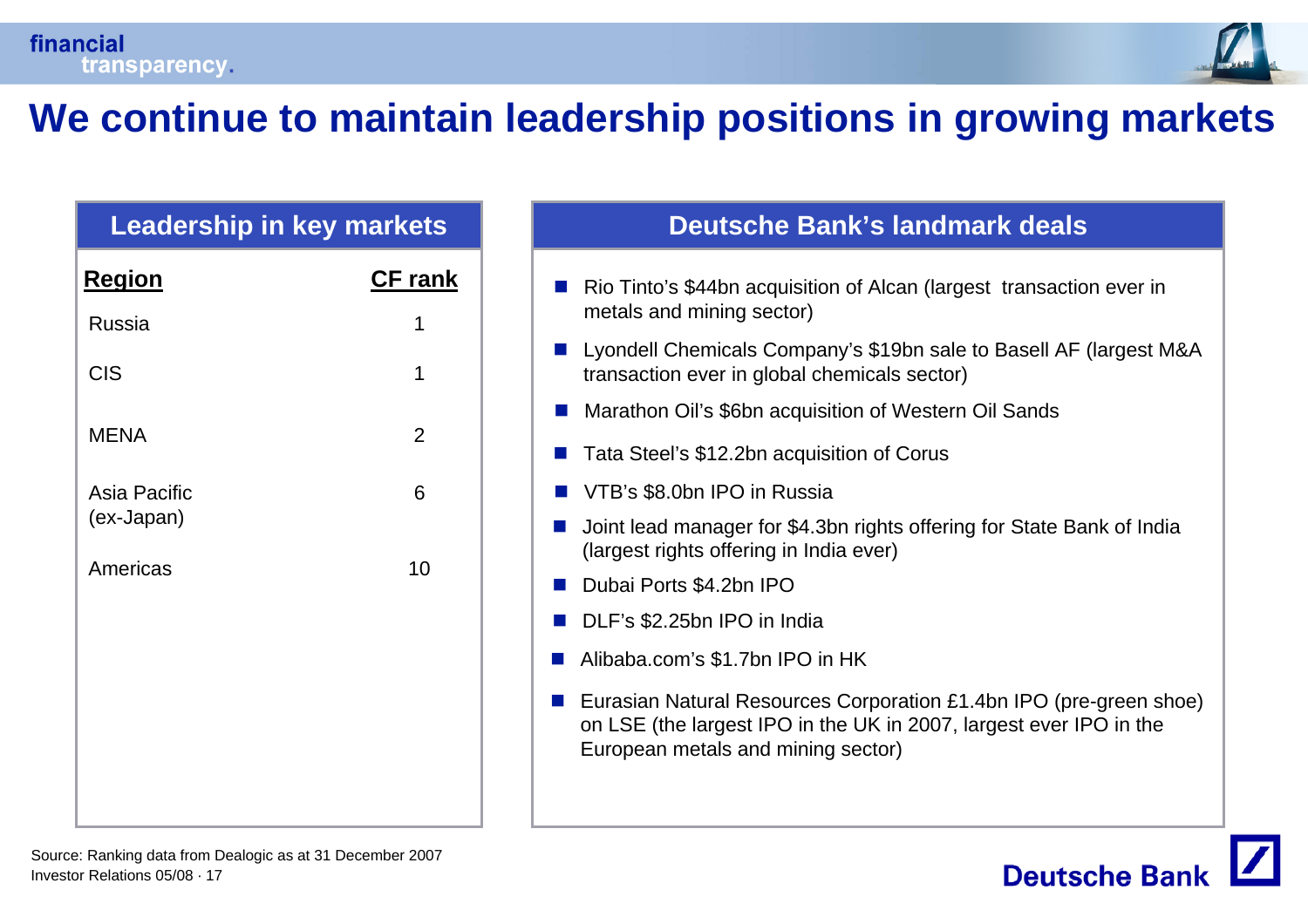

#### **Leveraged Finance exposure: Current status**

| <b>Composition of current loans and loan commitments</b>                                  |               |         |      |                        |                        |                    |
|-------------------------------------------------------------------------------------------|---------------|---------|------|------------------------|------------------------|--------------------|
| In EUR bn                                                                                 |               |         |      |                        |                        |                    |
| 31 Dec 2007 total loans and loan commitments                                              | 36.2          |         | 16.6 |                        |                        |                    |
| <b>FX</b>                                                                                 | (2.7)         |         |      |                        | 30.2                   |                    |
| <b>Sales</b>                                                                              |               | (0.4)   |      |                        | (2.9)                  | Loans held<br>1174 |
| <b>Restructured</b>                                                                       |               | (0.5)   |      |                        |                        |                    |
| <b>New Commitments</b>                                                                    |               | 0.6     |      |                        |                        |                    |
| 31 Mar 2008 total loans and loan commitments                                              | 33.1          | 16.5    |      |                        |                        |                    |
| Gross mark-downs*<br>(9.2% of traded loans and loan commitments)                          | (2.9)         |         |      |                        | 28.6<br><b>Trading</b> |                    |
| <b>Carrying value</b>                                                                     | 30.2          |         |      |                        |                        |                    |
| <b>Development of mark-downs</b>                                                          |               |         |      |                        |                        |                    |
| In EUR m                                                                                  | <b>FY2007</b> | 1Q2008  |      |                        |                        |                    |
| Mark-downs (net of fees)                                                                  | (759)         | (1,770) |      | <b>Funded Unfunded</b> | Gross                  | Carrying           |
| Related to traded loans and loan commitments on our books as at 31 Mar 2008               |               |         |      |                        | mark-<br>downs         | value              |
| Note: Figures may not add up due to rounding differences<br>Investor Relations 05/08 · 18 |               |         |      |                        | <b>Deutsche Bank</b>   |                    |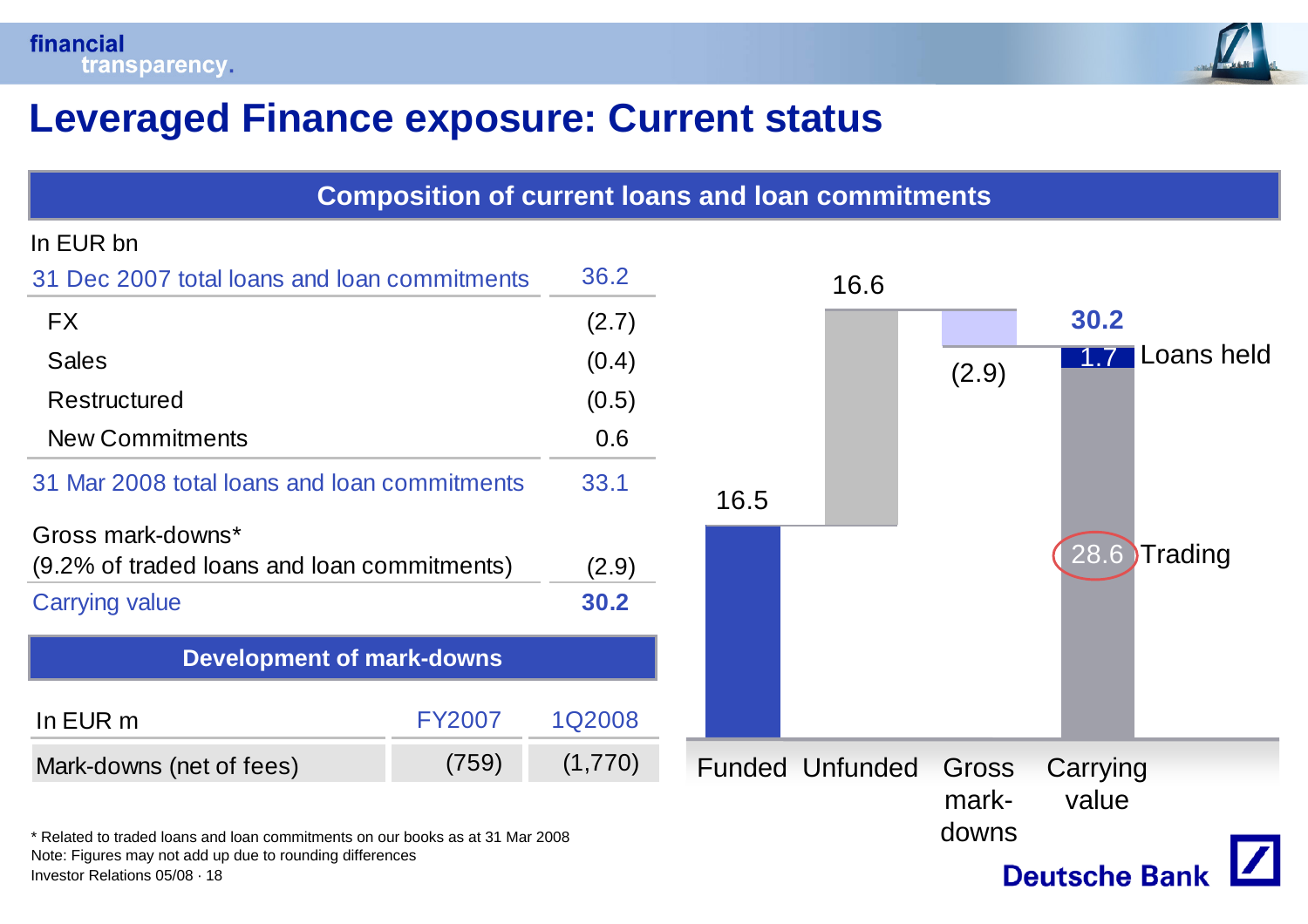

#### **Commercial Real Estate: Summary of traded whole loans**

| Composition of traded whole loans and loan commitments <sup>(1)</sup>                                                                                                                                                                                      |               |               |                |          |                         |  |
|------------------------------------------------------------------------------------------------------------------------------------------------------------------------------------------------------------------------------------------------------------|---------------|---------------|----------------|----------|-------------------------|--|
| In EUR bn                                                                                                                                                                                                                                                  |               |               |                |          |                         |  |
| 31 Dec 2007 total loans and loan commitments                                                                                                                                                                                                               | 17.2          |               |                |          |                         |  |
| <b>FX</b>                                                                                                                                                                                                                                                  | (0.6)         |               | <b>15.5</b>    |          |                         |  |
| <b>Sales</b>                                                                                                                                                                                                                                               |               | (0.2)         |                | 2.0      | Other<br><b>Europe</b>  |  |
| 31 Mar 2008 total loans and loan commitments                                                                                                                                                                                                               | 16.4          |               |                |          |                         |  |
| Gross mark-downs <sup>(2)</sup><br>(5.5% of traded loans and loan commitments)<br><b>Carrying value</b>                                                                                                                                                    |               | (0.9)<br>15.5 | 100%<br>Funded | 6.5      | Germany                 |  |
| <b>Development of mark-downs</b>                                                                                                                                                                                                                           |               |               |                | 7.0      | <b>North</b><br>America |  |
| In EUR m                                                                                                                                                                                                                                                   | <b>FY2007</b> | 1Q2008        |                |          |                         |  |
| Mark-downs (net of fees)                                                                                                                                                                                                                                   | (386)         | (342)         |                | Carrying |                         |  |
| (1) Traded whole loans and loan commitments represent our gross exposure to loans and loan securities held on a fair value basis; our Commercial Real Estate business also                                                                                 |               |               |                | value    |                         |  |
| takes positions in assets held for securitisation and commercial mortgage-backed securities (2) Related to trading commitments on our books as at 31 Mar 2008<br>Note: Figures may not add up due to rounding differences<br>Investor Relations 05/08 · 19 |               |               |                |          | <b>Deutsche Bank</b>    |  |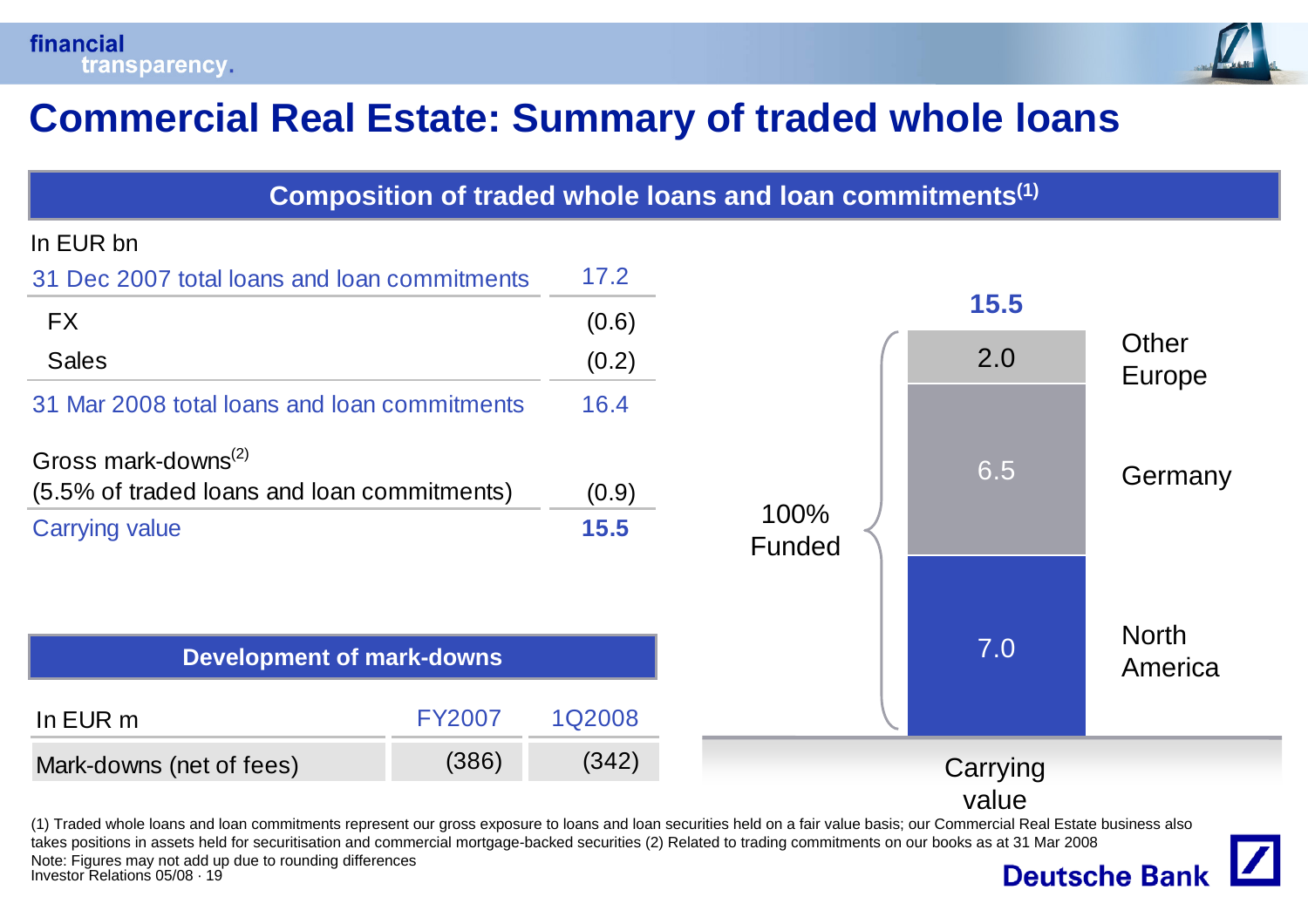



#### **Our GTB business also has a well diversified product mix, …**



Investor Relations 05/08 · 20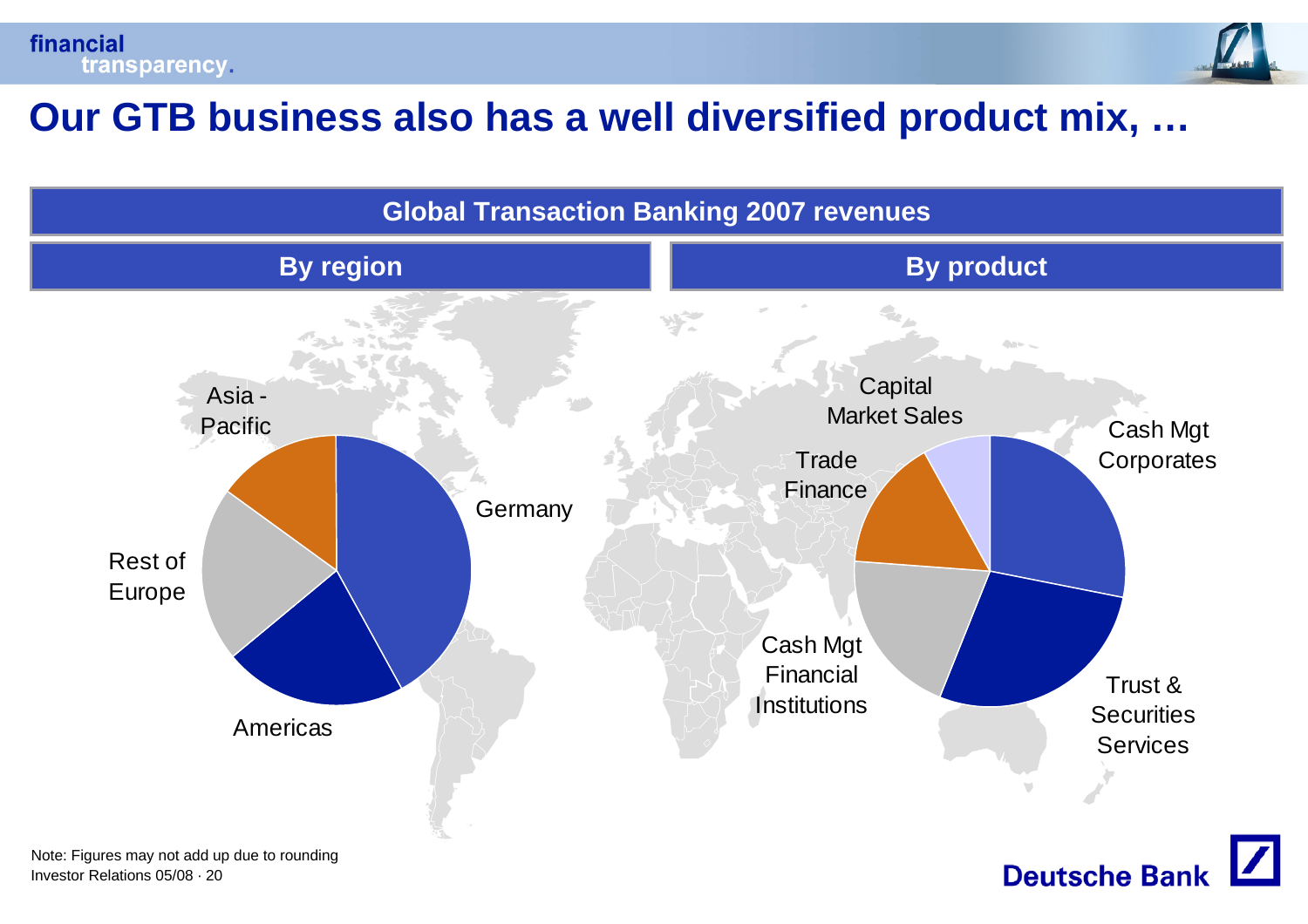

**Deutsche Bank** 

#### **… has leadership positions in key products …**

| <b>Product</b>                                                                        | <b>Rank</b>    | <b>Market share</b> |
|---------------------------------------------------------------------------------------|----------------|---------------------|
| Euro clearing $(1)$                                                                   |                | 17%                 |
| USD clearing $(2)$                                                                    | $5\phantom{1}$ | 9%                  |
| <b>Export LCs Germany(3)</b>                                                          |                | 23%                 |
| <b>Trustee for US Asset &amp; Mortgage</b><br><b>Backed Securities</b> <sup>(4)</sup> | $\overline{2}$ | 21%                 |
| US Debt (all) Trustee <sup>(5)</sup>                                                  | $\overline{2}$ | 11%                 |
| Trade Finance Loans <sup>(6)</sup>                                                    | 5              | 6%                  |

(1) Bundesbank: RTGS+/Target (as of October 2007) (2) Clearing House Interbank Payment System (CHIPS), (December 2007)

(3) S.W.I.F.T. (December 2007) (4) Asset Backed Alert (FY 2007)

(5) Thomson Financial (4Q, 2007) (6) Dealogic (December 2007), regarding number of deals

Investor Relations 05/08 · 21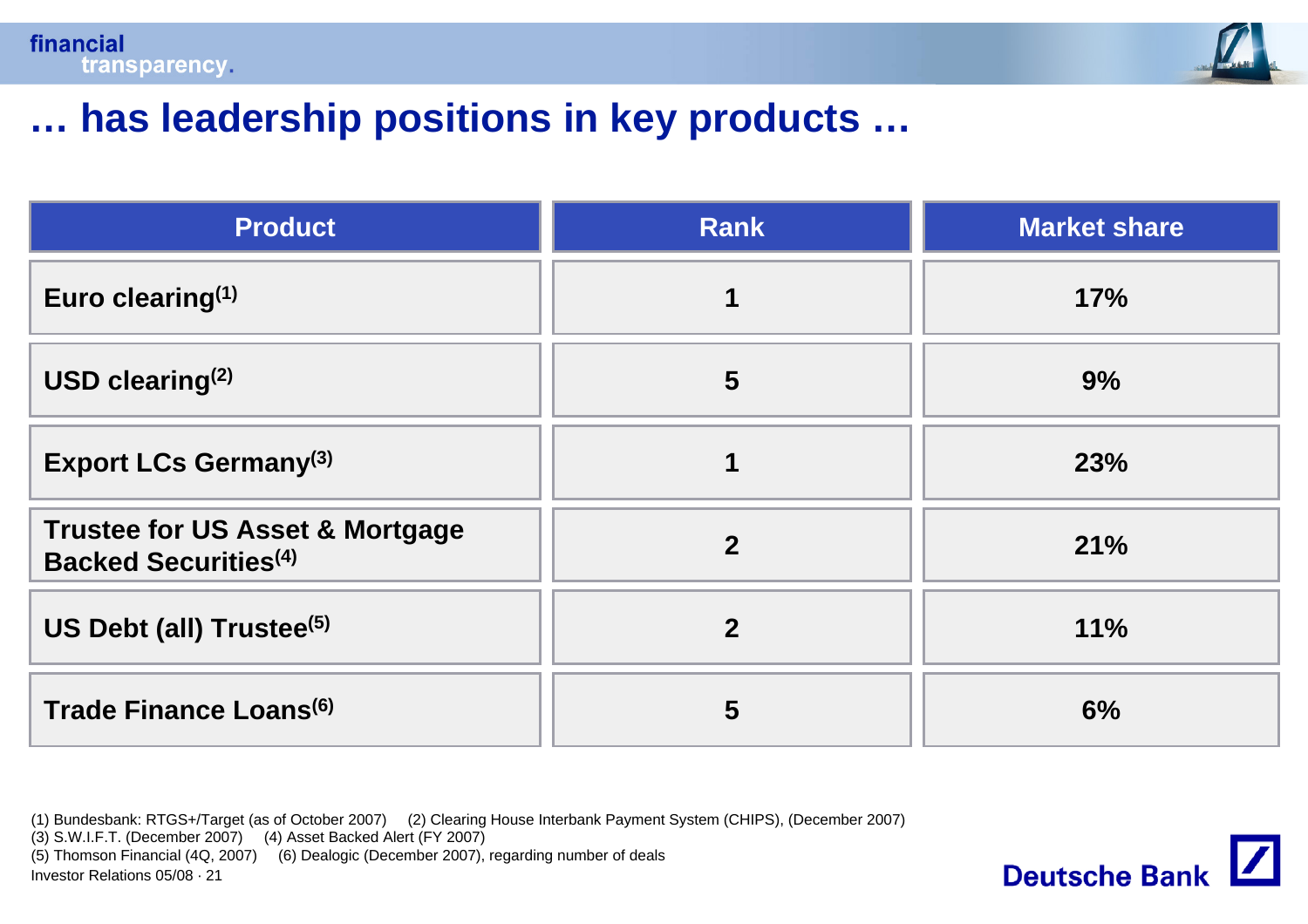

### **… and is well on the road to achieving EUR 1 bn profit target**

#### **EUR 1 bn target 2008 Tactics**





Investor Relations 05/08 · 22Note: Numbers for 2004 and 2005 based on U.S. GAAP, from 2006 onwards based on IFRS

- P) Continue organic top line growth – focus on Europe
- P) Further deepen our footprint and market perception in Americas through a corporate strategy
- P) Continue to grow Asian business
- P) Build out other emerging markets – focus on Turkey, Eastern Europe
- F. Further pursue plans for bolt-on acquisitions
- P. Intensify cooperation with Private & Business **Clients**

**Deutsche Bar** 

P)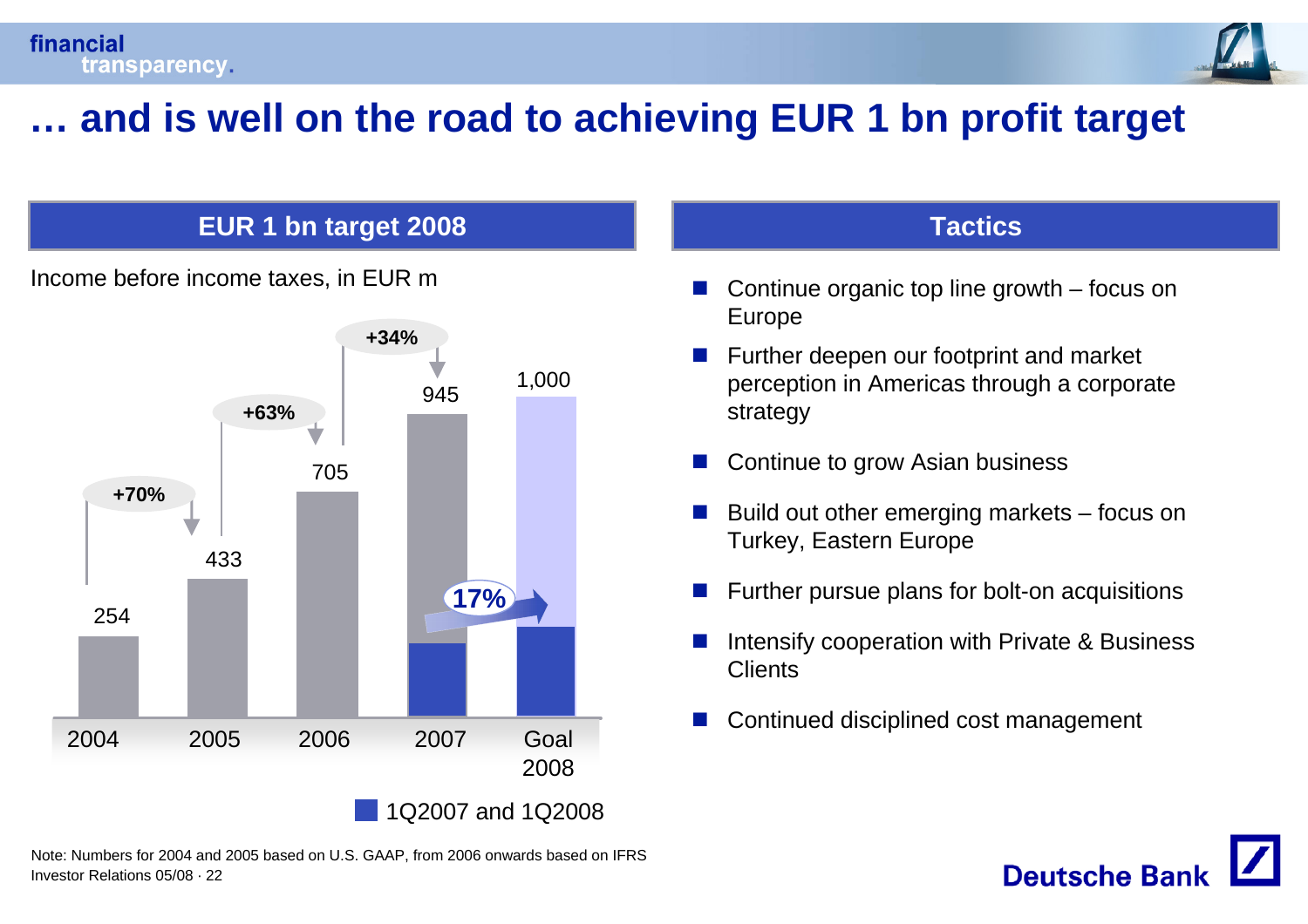



#### **Agenda**



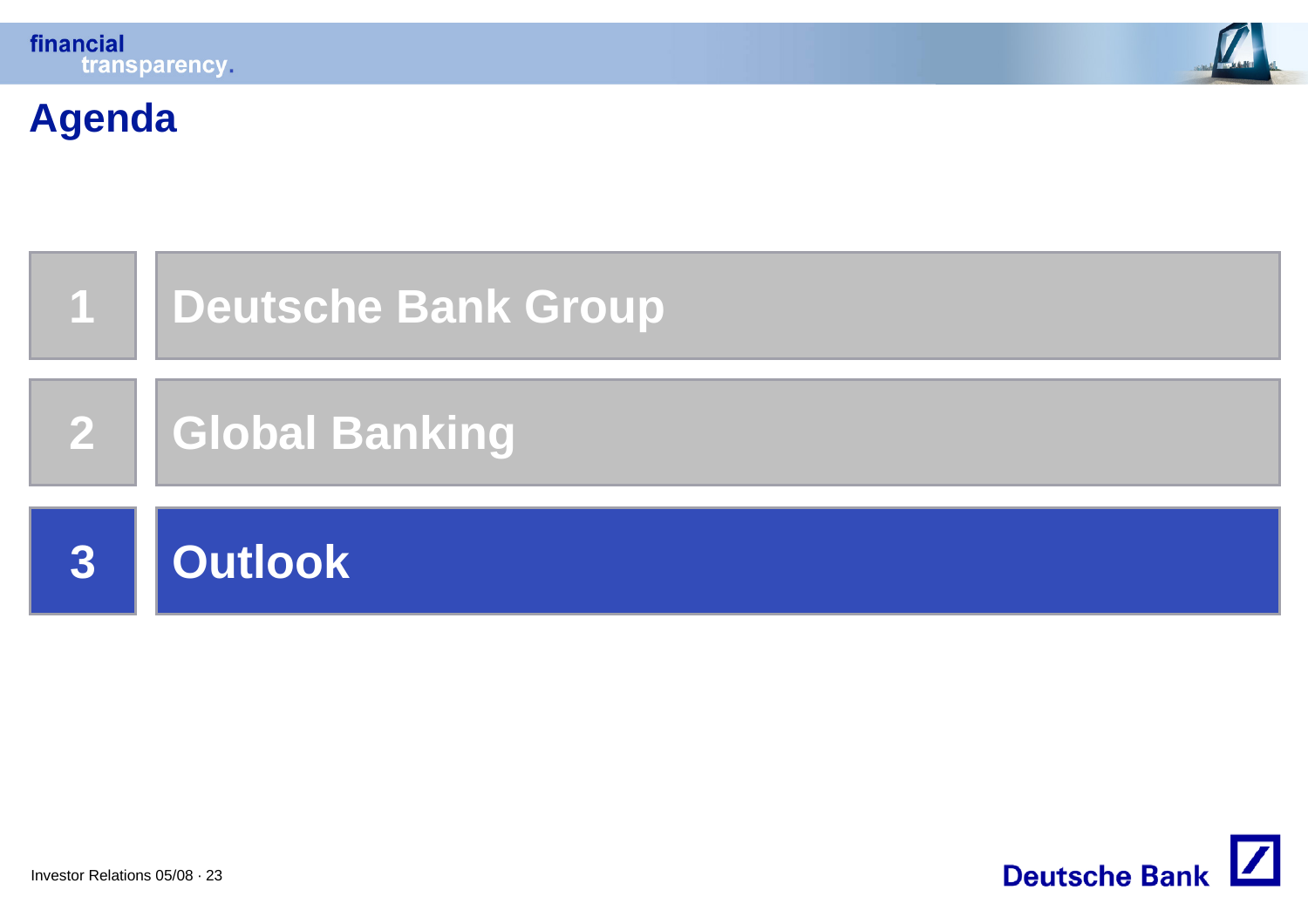

#### **We leverage our global platform for accelerated growth …**

| <b>Investment Banking</b>                       | 'Stable' businesses                                              | <b>Capital, liquidity and</b><br><b>exposures</b>              |  |
|-------------------------------------------------|------------------------------------------------------------------|----------------------------------------------------------------|--|
| ■ Market conditions impact<br>structured credit | GTB: Further momentum                                            | ■ Continue to focus on reducing<br>exposures in critical areas |  |
| Share gains in 'flow' products                  | <b>PBC:</b> Returns on investments                               |                                                                |  |
| Growth in non-OECD markets                      |                                                                  | $\blacksquare$ Tier 1 ratio remains within 8-9%                |  |
| Growth in Commodities, Prime<br><b>Services</b> | • PWM: Growth reflects prior year<br>investments and net inflows | range                                                          |  |
| ■ Share gain in Corporate Finance               | AM: Market conditions impact                                     | ■ Sustained access to liquidity,                               |  |
| Redeploying resources to growth<br>areas        | retail and real estate                                           | reflecting strong funding base                                 |  |

- П **No change to strategy: We stay the course**
- П **Business model re-affirmed: Core businesses and 'one-bank' approach**
- П **Strict management of costs and risks**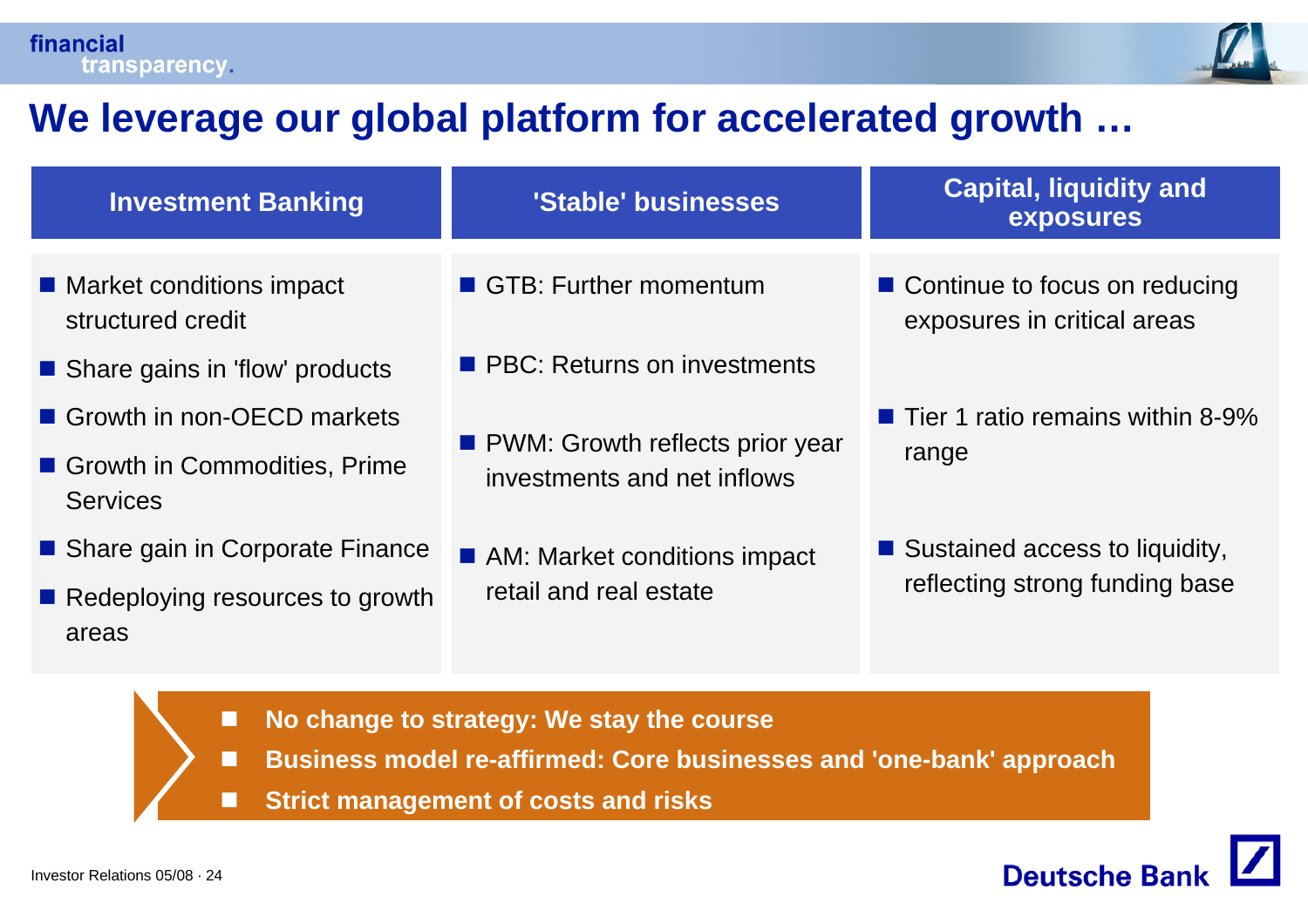

#### **… while longer-term trends continue to favour Deutsche Bank**

| <b>Trend</b>                           | <b>Features</b>                                                                                                                            |  | <b>Deutsche Bank strengths</b>                                                                                           |
|----------------------------------------|--------------------------------------------------------------------------------------------------------------------------------------------|--|--------------------------------------------------------------------------------------------------------------------------|
| <b>Globalisation</b>                   | Growth of emerging markets<br>Geographical boundaries disappear<br>Global players act locally                                              |  | Regional business diversification<br>Global network<br>Global capital market access<br>Local presence and culture        |
| <b>Growth of</b><br>capital<br>markets | Growing investor appetite<br>Innovation / structuring<br>Corporate activity<br>Leverage / risk distribution                                |  | Leadership in Investment Banking<br>World-class Sales & Trading<br><b>Growth in Corporate Finance</b><br>Risk management |
| <b>Global asset</b><br>growth          | <b>Private retirement funding</b><br>Emerging market wealth creation<br>Shift toward new asset classes<br>Institutional investment evolves |  | EUR 896 bn Invested Assets<br>Global mutual funds / PWM<br>Alternative investments<br>Integrated product development     |